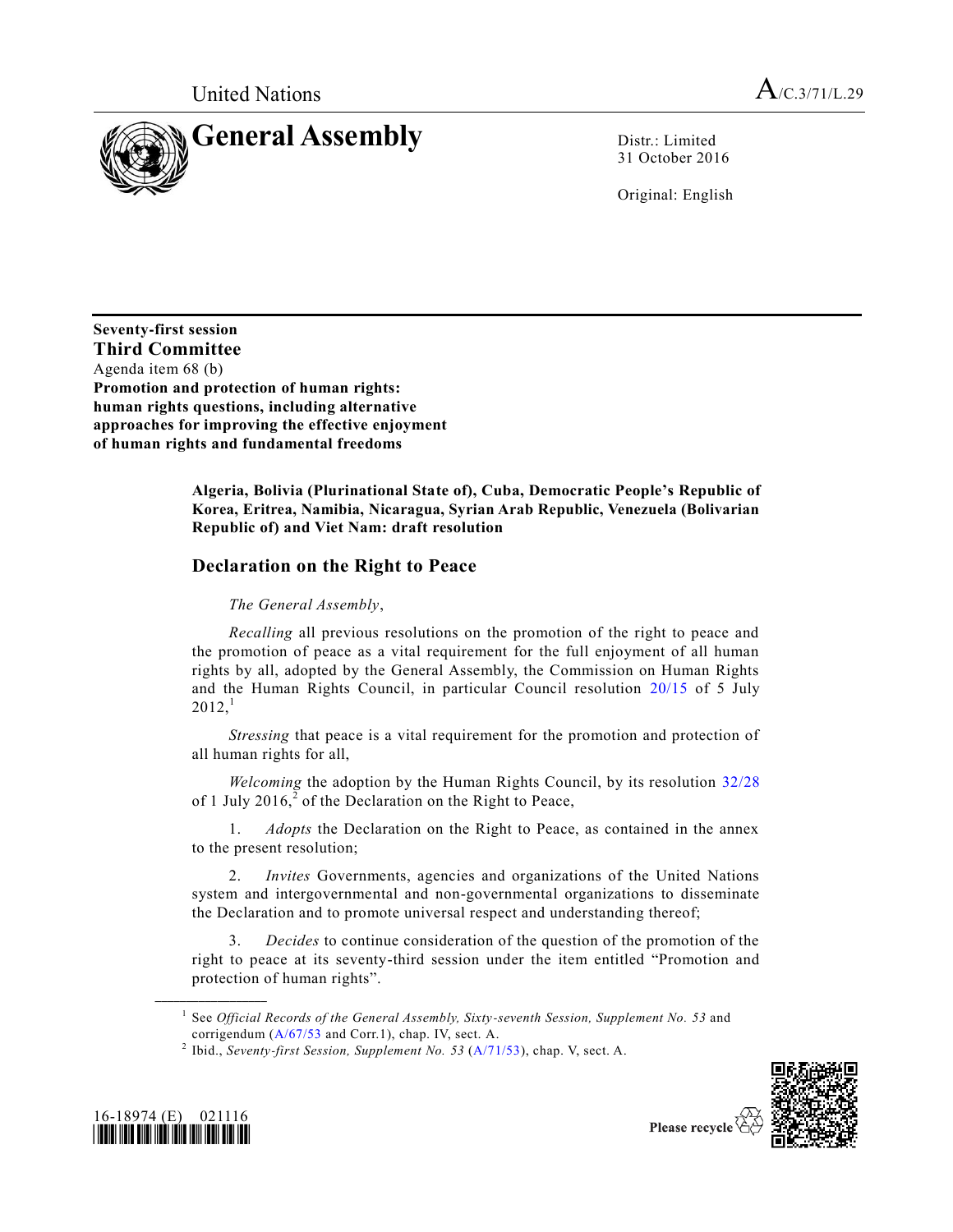### **Annex**

## **Declaration on the Right to Peace**

*The General Assembly*,

*Guided* by the purposes and principles of the Charter of the United Nations,

*Recalling* the Universal Declaration of Human Rights,<sup>3</sup> the International Covenant on Civil and Political Rights,<sup>4</sup> the International Covenant on Economic, Social and Cultural Rights<sup>4</sup> and the Vienna Declaration and Programme of Action,<sup>5</sup>

*Recalling also* the Declaration on the Right to Development,<sup>6</sup> the United Nations Millennium Declaration,<sup>7</sup> the 2005 World Summit Outcome<sup>8</sup> and the 2030 Agenda for Sustainable Development,<sup>9</sup> including the Sustainable Development Goals,

*Recalling further* the Declaration on the Preparation of Societies for Life in Peace,<sup>10</sup> the Declaration on the Right of Peoples to Peace<sup>11</sup> and the Declaration<sup>12</sup> and Programme of Action<sup>13</sup> on a Culture of Peace, and other international instruments relevant to the subject of the present Declaration,

*Recalling* the Declaration on the Granting of Independence to Colonial Countries and Peoples, <sup>14</sup>

*Recalling also* that the Declaration on Principles of International Law concerning Friendly Relations and Cooperation among States in accordance with the Charter of the United Nations<sup>15</sup> solemnly proclaimed the principle that States shall refrain in their international relations from the threat or use of force against the territorial integrity or political independence of any State, or in any other manner inconsistent with the purposes of the United Nations; the principle that States shall settle their international disputes by peaceful means in such a manner that international peace and security and justice are not endangered; the duty not to intervene in matters within the domestic jurisdiction of any State, in accordance with the Charter; the duty of States to cooperate with one another in accordance with the Charter; the principle of equal rights and self-determination of peoples; the principle of the sovereign equality of States; and the principle that States shall fulfil in good faith the obligations assumed by them in accordance with the Charter,

*Reaffirming* the obligations of all Member States, as enshrined in the Charter, to refrain in their international relations from the threat or use of force against the

<sup>4</sup> See General Assembly resolution 2200 A (XXI), annex.

 $3$  General Assembly resolution 217 A (III).

 $<sup>5</sup>$  [A/CONF.157/24](http://undocs.org/A/CONF.157/24) (Part I), chap. III.</sup>

 $6$  General Assembly resolution [41/128,](http://undocs.org/A/RES/41/128) annex.

 $<sup>7</sup>$  General Assembly resolution [55/2.](http://undocs.org/A/RES/55/2)</sup>

 $8$  General Assembly resolution  $60/1$ .

 $9$  General Assembly resolution  $70/1$ .

<sup>&</sup>lt;sup>10</sup> General Assembly resolution [33/73.](http://undocs.org/A/RES/33/73)

<sup>&</sup>lt;sup>11</sup> General Assembly resolution  $39/11$ , annex.

<sup>&</sup>lt;sup>12</sup> General Assembly resolution [53/243](http://undocs.org/A/RES/53/243) A.

<sup>&</sup>lt;sup>13</sup> General Assembly resolution [53/243](http://undocs.org/A/RES/53/243) B.

<sup>&</sup>lt;sup>14</sup> General Assembly resolution 1514 (XV).

 $15$  General Assembly resolution 2625 (XXV), annex.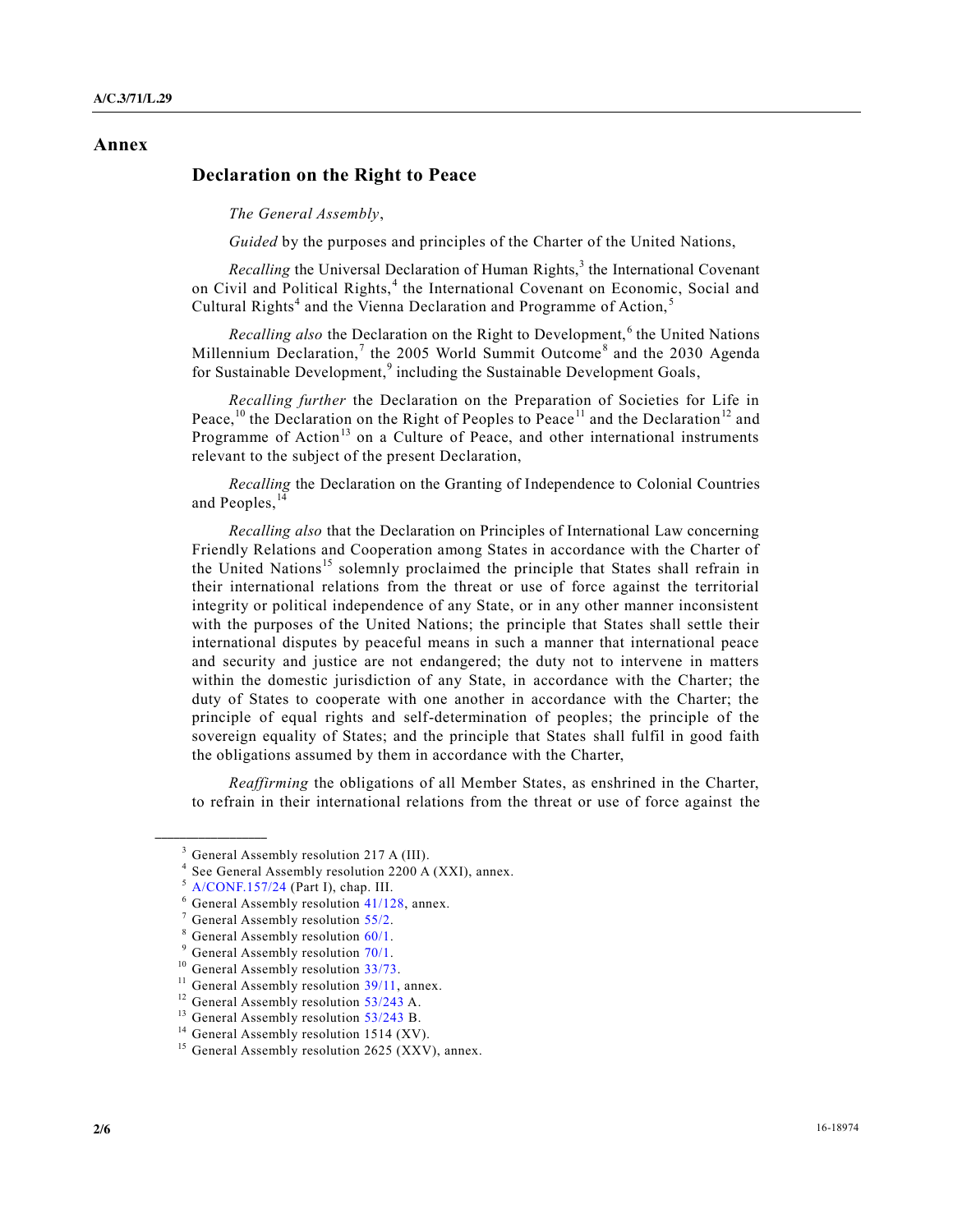territorial integrity or political independence of any State, or in any other manner inconsistent with the purposes of the United Nations, and to settle their international disputes by peaceful means in such a manner that international peace and security and justice are not endangered,

*Acknowledging* that the fuller development of a culture of peace is integrally linked to the realization of the right of all peoples, including those living under colonial or other forms of alien domination or foreign occupation, to selfdetermination as enshrined in the Charter and embodied in the International Covenants on Human Rights, as well as in the Declaration on the Granting of Independence to Colonial Countries and Peoples contained in General Assembly resolution 1514 (XV) of 14 December 1960,

*Convinced* that any attempt aimed at the partial or total disruption of the national unity and territorial integrity of a State or country or at its political independence is incompatible with the purposes and principles of the Charter, as stated in the Declaration on Principles of International Law concerning Friendly Relations and Cooperation among States in accordance with the Charter of the United Nations, contained in General Assembly resolution 2625 (XXV) of 24 October 1970,

*Recognizing* the importance of the settlement of disputes or conflicts through peaceful means,

*Deeply deploring* all acts of terrorism, recalling that the Declaration on Measures to Eliminate International Terrorism<sup>16</sup> declared that acts, methods and practices of terrorism constitute a grave violation of the purposes and principles of the United Nations and may pose a threat to international peace and security, jeopardize friendly relations among States, threaten the territorial integrity and security of States, hinder international cooperation and aim at the destruction of human rights, fundamental freedoms and the democratic bases of society, and reaffirming that any acts of terrorism are criminal and unjustifiable regardless of their motivations, whenever and by whomsoever committed,

*Stressing* that all measures taken in the fight against terrorism must be in compliance with the obligations of States under international law, including international human rights, refugee and humanitarian law, as well as those enshrined in the Charter,

*Urging* all States that have not yet done so to consider, as a matter of priority, becoming parties to international instruments related to terrorism,

*Reaffirming* that the promotion and protection of human rights for all and the rule of law are essential to the fight against terrorism, and recognizing that effective counter-terrorism measures and the protection of human rights are not conflicting goals, but are complementary and mutually reinforcing,

*Reaffirming also* the determination of the peoples of the United Nations, as expressed in the Preamble to the Charter, to save succeeding generations from the scourge of war, to reaffirm faith in fundamental human rights, to promote social progress and better standards of life in larger freedom, and to practice tolerance and live together in peace with one another as good neighbours,

<sup>&</sup>lt;sup>16</sup> General Assembly resolution  $49/60$ , annex.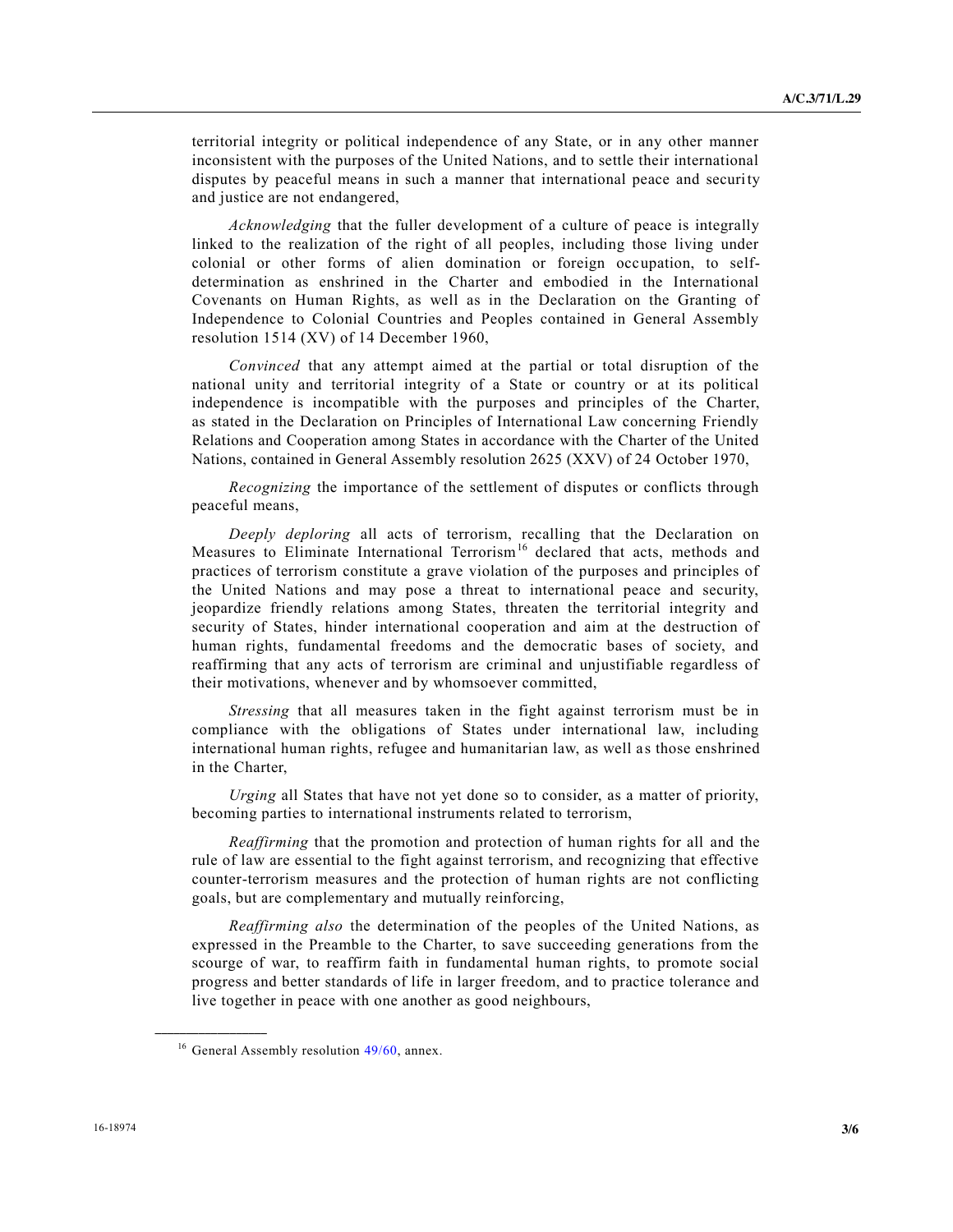*Recalling* that peace and security, development and human rights are the pillars of the United Nations system and the foundations for collective se curity and well-being, and recognizing that development, peace and security and human rights are interlinked and mutually reinforcing,

*Recognizing* that peace is not only the absence of conflict but also requires a positive, dynamic participatory process where dialogue is encouraged and conflicts are solved in a spirit of mutual understanding and cooperation, and socioeconomic development is ensured,

*Recalling* that the recognition of the inherent dignity and the equal and inalienable rights of all members of the human family is the foundation of freedom, justice and peace in the world, and recognizing that peace is promoted through the full enjoyment of all inalienable rights derived from the inherent dignity of all human beings,

*Recalling also* that everyone is entitled to a social and international order in which the rights and freedoms set forth in the Universal Declaration of Human Rights can be fully realized,

*Recalling further* the world commitment to eradicate poverty and to promote sustained economic growth, sustainable development and global prosperity for all, and the need to reduce inequalities within and among countries,

*Recalling* the importance of the prevention of armed conflict in accordance with the purposes and principles of the Charter and of the commitment to promote a culture of prevention of armed conflict as a means of effectively addressing the interconnected security and development challenges faced by peoples throughout the world,

*Recalling also* that the full and complete development of a country, the welfare of the world and the cause of peace require the maximum participation of women, on equal terms with men in all fields,

*Reaffirming* that, since wars begin in the minds of human beings, it is in the minds of human beings that the defence of peace must be constructed, and recalling the importance of the settlement of disputes or conflicts through peaceful means,

*Recalling* the need for strengthened international efforts to foster a global dialogue for the promotion of a culture of tolerance and peace at all levels, based on respect for human rights and diversity of religions and beliefs,

*Recalling also* that development assistance and capacity-building based on the principle of national ownership in post-conflict situations should restore peace through rehabilitation, reintegration and reconciliation processes involving all those engaged, and recognizing the importance of the peacemaking, peacekeeping and peacebuilding activities of the United Nations for the global pursuit of peace and security,

*Recalling further* that the culture of peace and the education of humanity for justice, liberty and peace are indispensable to the dignity of human beings and constitute a duty that all nations must fulfil in a spirit of mutual assistance and concern,

*Reaffirming* that the culture of peace is a set of values, attitudes, traditions and modes of behaviour and ways of life, as identified in the Declaration on a Culture of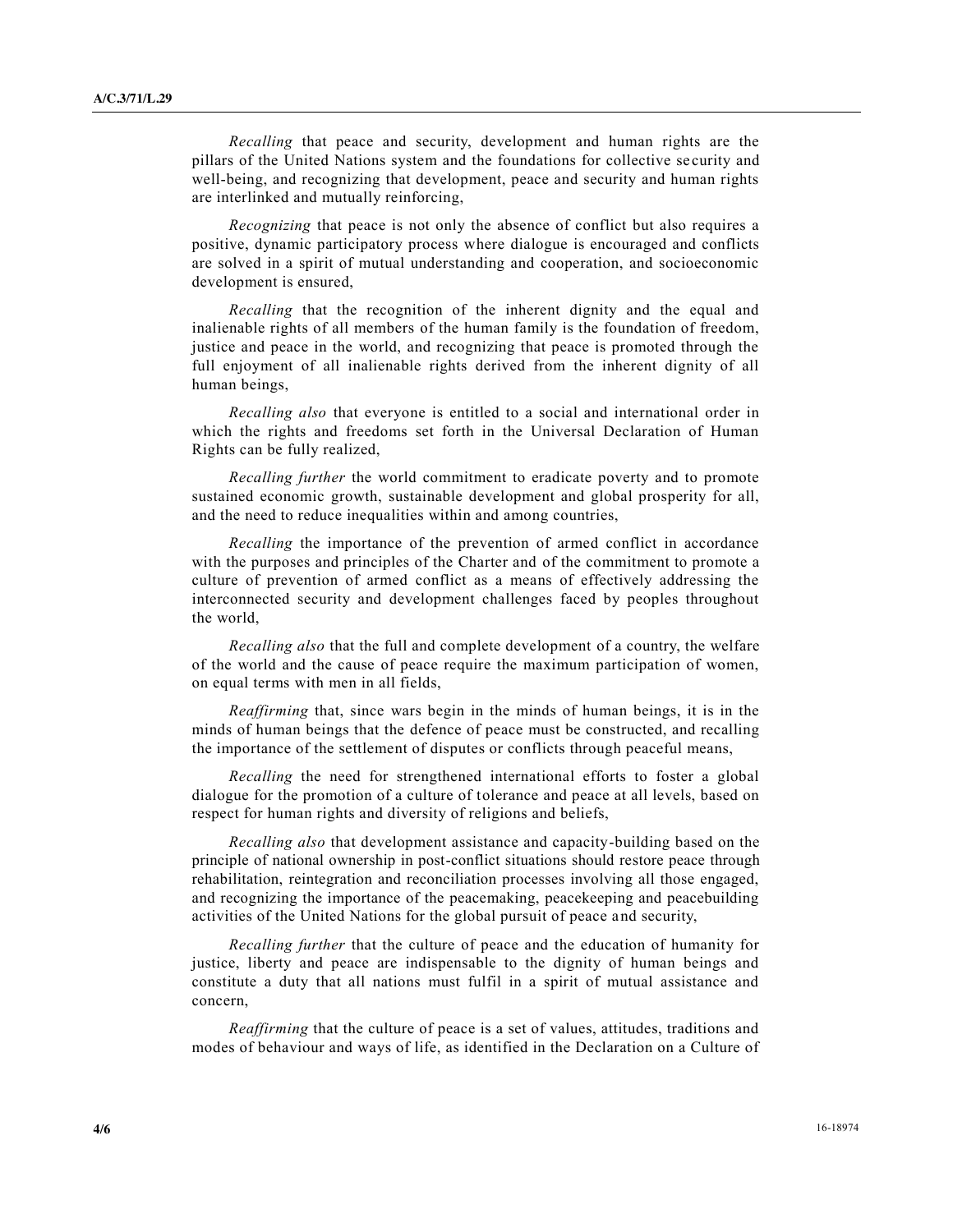Peace, and that all this should be fostered by an enabling national and inte rnational environment conducive to peace,

*Recognizing* the importance of moderation and tolerance as values contributing to the promotion of peace and security,

*Recognizing also* the important contribution that civil society organizations can make in building and preserving peace, and in strengthening a culture of peace,

*Stressing* the need for States, the United Nations system and other relevant international organizations to allocate resources to programmes aimed at strengthening a culture of peace and upholding human rights awareness through training, teaching and education,

*Stressing also* the importance of the contribution of the United Nations Declaration on Human Rights Education and Training<sup>17</sup> to the promotion of a culture of peace,

*Recalling* that respect for the diversity of cultures, tolerance, dialogue and cooperation, in a climate of mutual trust and understanding, are among the best guarantees of international peace and security,

*Recalling also* that tolerance is respect, acceptance and appreciation of the rich diversity of our world's cultures, our forms of expression and ways of being human, and the virtue that makes peace possible and contributes to the promotion of a culture of peace,

*Recalling further* that the constant promotion and realization of the rights of persons belonging to national or ethnic, religious and linguistic minorities as an integral part of the development of a society as a whole and within a democratic framework based on the rule of law would contribute to the strengthening of friendship, cooperation and peace among peoples and States,

*Recalling* the need to design, promote and implement, at the national, regional and international levels, strategies, programmes and policies, and adequate legislation, which may include special and positive measures, for furthering equal social development and the realization of the civil and political, economic, social and cultural rights of all victims of racism, racial discrimination, xenophobia and related intolerance,

*Recognizing* that racism, racial discrimination, xenophobia and related intolerance, where they amount to racism and racial discrimination, are an obstacle to friendly and peaceful relations among peoples and nations, and are among the root causes of many internal and international conflicts, including armed conflicts,

*Inviting solemnly* all stakeholders to guide themselves in their activities by recognizing the high importance of practicing tolerance, dialogue, cooperation and solidarity among all human beings, peoples and nations of the world as a means to promote peace; to that end, present generations should ensure that both they and future generations learn to live together in peace with the highest aspiration of sparing future generations the scourge of war,

<sup>&</sup>lt;sup>17</sup> General Assembly resolution [66/137,](http://undocs.org/A/RES/66/137) annex.